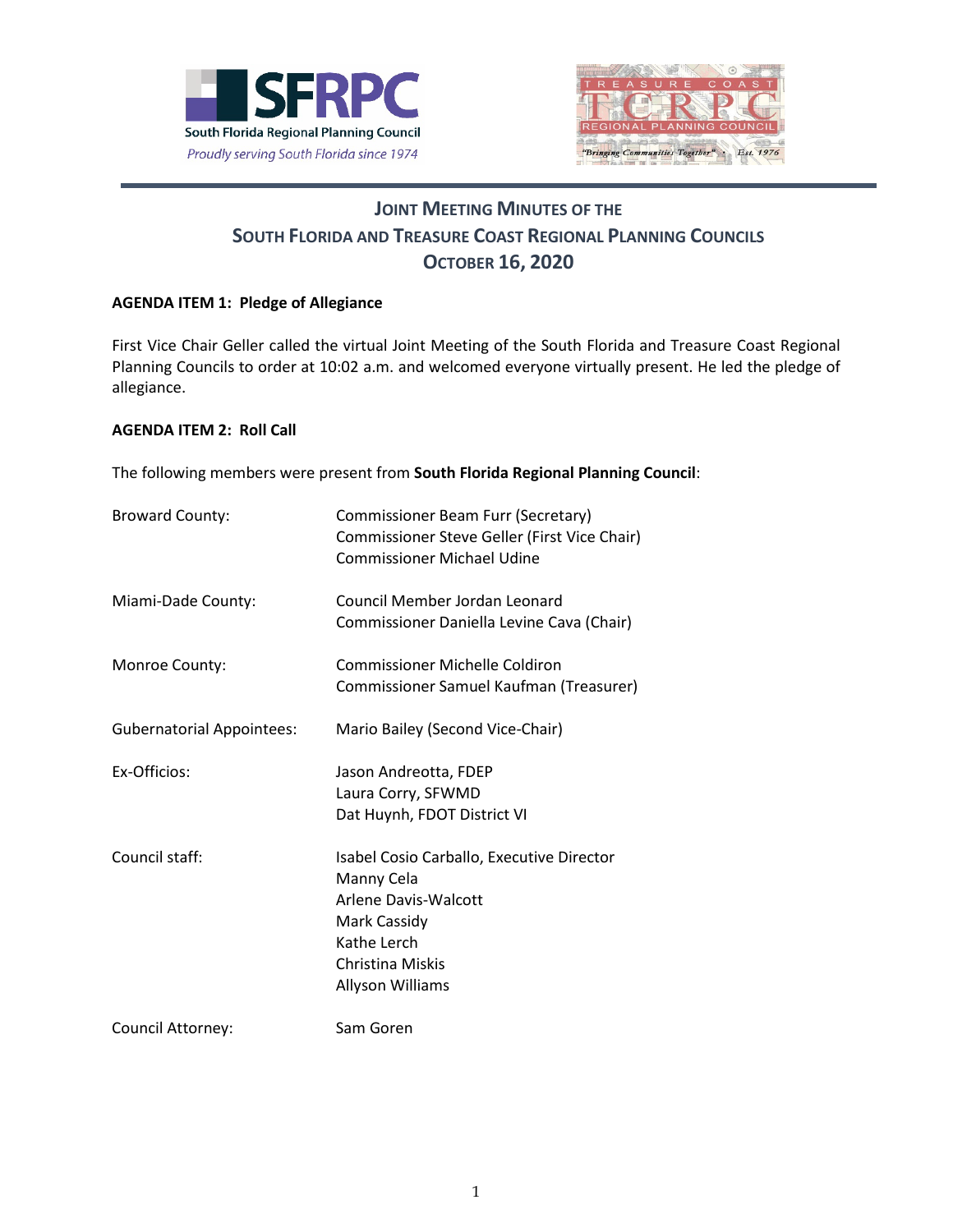TCRPC/SFRPC Joint Meeting Final Minutes – October 16, 2020 Page 2 of 11

The following members and alternates were present from **Treasure Coast Regional Planning Council**:

| Indian River County:             | <b>Commissioner Susan Adams</b><br>Commissioner Peter O'Bryan<br>Council Member Jerry Renick<br>Mayor Ed Dodd, Alternate<br>Council Member Brian Foley, Alternate                                                                                                                                                                                                                         |
|----------------------------------|-------------------------------------------------------------------------------------------------------------------------------------------------------------------------------------------------------------------------------------------------------------------------------------------------------------------------------------------------------------------------------------------|
| St. Lucie County:                | Commissioner Cathy Townsend (Secretary/ Treasurer)                                                                                                                                                                                                                                                                                                                                        |
| Palm Beach County:               | <b>Commissioner Hal Valeche</b><br>Commissioner Melissa McKinlay, Alternate<br>Commissioner Robert Weinroth, Alternate<br>Vice Mayor Jeff Hmara, Village of Royal Palm Beach (Vice Chair)<br>Commissioner Kristine de Haseth, Town of Ocean Ridge, Alternate<br>Commissioner Herman Robinson, City of Lake Worth Beach<br>Vice Mayor Robert Gottlieb, Town of South Palm Beach, Alternate |
| Martin County:                   | <b>Commissioner Doug Smith</b><br>Commissioner Stacey Hetherington<br>Commissioner Penny Townsend, Town of Jupiter Island                                                                                                                                                                                                                                                                 |
| <b>Gubernatorial Appointees:</b> | Douglas Bournique, Indian River County<br>Michael Houston, Martin County (Chair)<br>Michael Davis, Palm Beach County<br>Peter Sachs, Palm Beach County<br>Reece Parrish, St. Lucie County                                                                                                                                                                                                 |
| Ex-Officios:                     | Kathy LaMartina, SFWMD<br>Lois Bush, FDOT District IV<br>Jason Andreotta, FDEP                                                                                                                                                                                                                                                                                                            |
| <b>Council Staff:</b>            | Thomas Lanahan, Executive Director<br>Kathryn Boer<br>Phyllis Castro<br>Kim DeLaney<br>Liz Gulick<br>Stephanie Heidt<br>Dana Little<br>Jessica Seymour                                                                                                                                                                                                                                    |
| Council Attorney:                | Keith Davis                                                                                                                                                                                                                                                                                                                                                                               |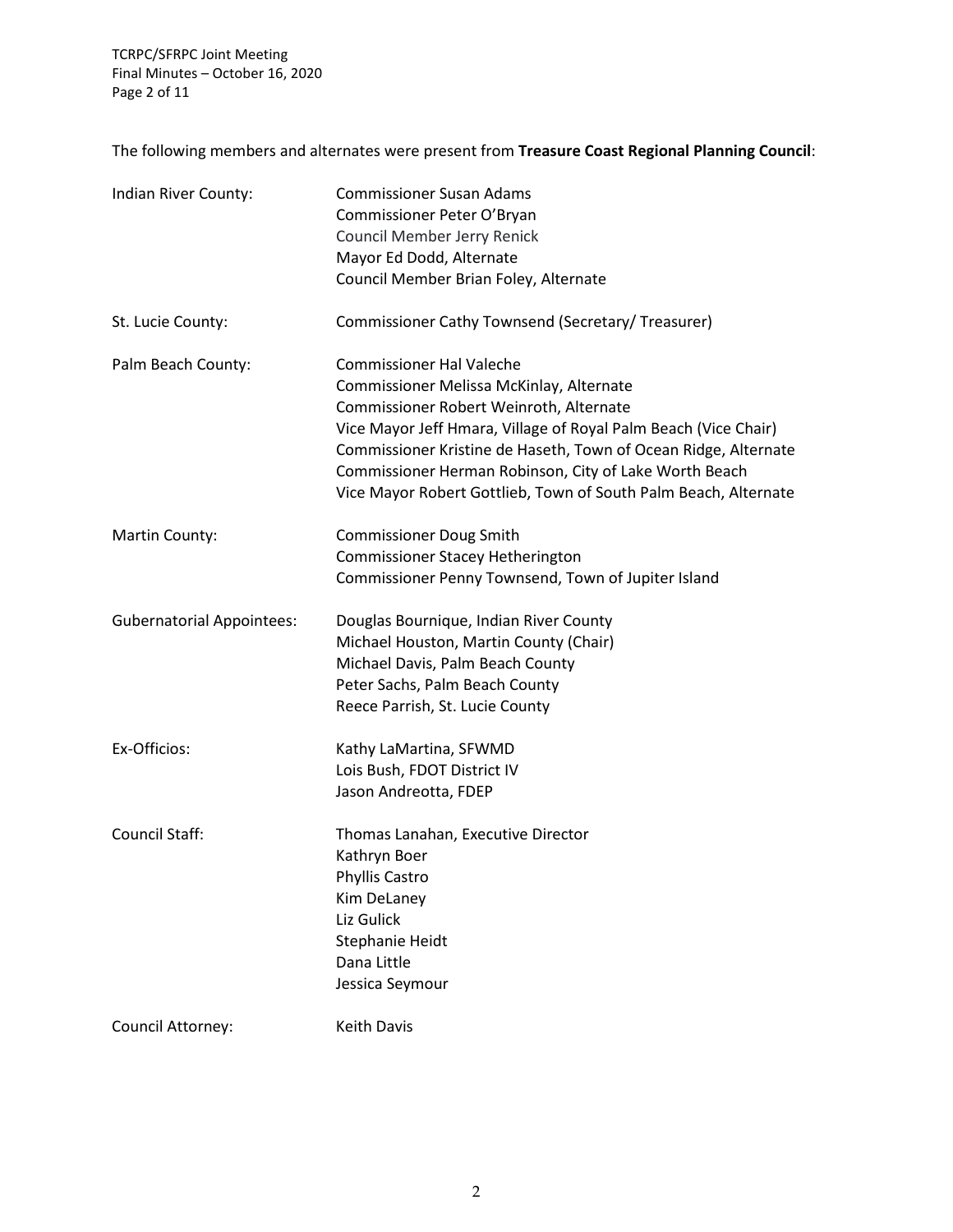TCRPC/SFRPC Joint Meeting Final Minutes – October 16, 2020 Page 3 of 11

## **AGENDA ITEM 3: Chairs' Comments – The Honorable First Vice Chair Steve Geller, SFRPC; and Council Member Michael Houston, Chair, TCRPC**

First Vice Chair Geller thanked the Treasure Coast Regional Planning Council for co-hosting the meeting and running the webinar. He also thanked the guest speakers for sharing their time and expertise today. It was noted that there are 109 virtual participants at the beginning of this meeting. Information regarding virtual meeting protocol and agenda process was explained in detail.

First Vice Chair Geller introduced the Chair of the Treasure Coast Regional Planning Council, Michael Houston. Chair Houston commented on the excellent agenda and all the work that was put into this.

First Vice Chair Geller introduced SFRPC's Legal Counsel, Sam Goren. Mr. Goren clarified the roll call procedure, the SFRPC's communications technology, the recording of the votes, membership, and presence of other participants.

First Vice Chair Geller introduced Keith Davis, Counsel for the Treasure Coast Regional Planning Council, who agreed with Mr. Goren's explanation of today's process.

First Vice Chair Geller asked when there is a motion or a second to please announce the names of the members making and seconding the motion.

## **AGENDA ITEM 4: Approval of Agenda**

*Commissioner Smith from Martin County moved approval of the agenda. Commissioner Udine from Broward County seconded the motion, which carried by unanimous consent.*

#### **AGENDA ITEM 5: Approval of the Minutes – October 25, 2019**

*Commissioner Smith moved approval of the October 25, 2019 Minutes. Commissioner Udine seconded the motion, which carried by unanimous consent.*

## **AGENDA ITEM 6: Future Water Supply for Southeast Florida (LECWSP, CERP & LOSOM) – Presentation by Terrie Bates, Principal, Water Resources Consulting, Inc.**

Ms. Bates' focus and overview were on the Lower East Coast Water Supply Plan (LEC), Comprehensive Everglades Restoration Plan (CERP), and Lake Okeechobee System Operating Manual (LOSOM). She explained the evolution of the "River of Grass" and the increase of people dependent on the replenishing and recharging of our drinking water supply. Water Resource Consulting is working with utilities, monitoring saltwater levels, and reviewing daily and weekly reports to keep track of water flowing and monitor saltwater intrusion. There is concern about drought conditions and the ability to deliver water to the south. In 1990s, the Corps studied the overall integrated system on how to better manage the components; Governor Chiles convened the Commission for Sustainable South Florida; the Water Management District was working on the water supply plan for the Lower East Coast, which developed incredible modeling tools to evaluate the very complex system of how all the different alternatives would work together; and the state legislature put in effect several water supply planning components for the future water supply for South Florida. The SFWMD integrated their information with the Corps' Study. This integration, known as CERP, created in 2000, to implement projects to capture and redirect freshwater to where it is most needed in the Everglades and to supplement urban and agricultural water supplies. Federal authorization and coordination between the various agencies and entities such as the Commission for a Sustainable South Florida, Army Corps of Engineers, and stakeholders (with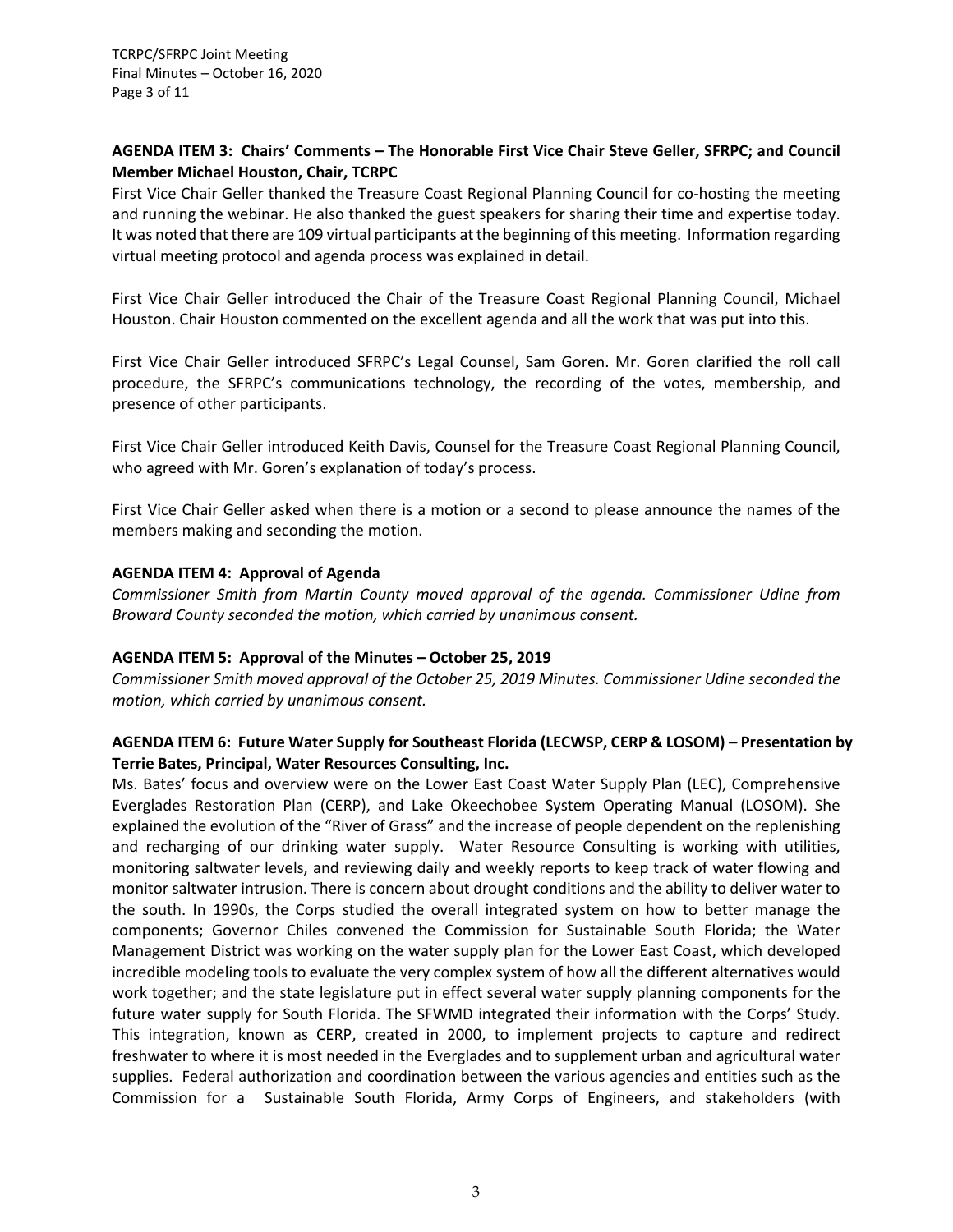TCRPC/SFRPC Joint Meeting Final Minutes – October 16, 2020 Page 4 of 11

environmental, agriculture, and development interests), speaking as one unified voice for South Florida was needed to move forward. Information on the development of LOSOM and the Lower East Coast Water Supply Plan was described in detail. It was noted that this is a water supply issue, not just an agricultural or east coast concern. Ms. Bates was thanked for her presentation.

## **AGENDA ITEM 7: Biscayne Bay Recovery Plan Case Study – Presentation by Lynette Cardoch, Ph.D., Director of Resilience & Adaptation, Moffatt & Nichol, Inc.**

Dr. Cardoch stated the coastal and inland waterways are all part of one system, and the Biscayne Bay Waterway is on the southern end of the system. The Biscayne Bay Recovery Plan Case Study has very similar water quality issues that impact the entire Southeast Florida jurisdiction. She thanked the Miami Waterkeepers for their contributions to the presentation and for keeping water quality as an elevated issue in the public consciousness. There are four broad categories of issues that impact water infrastructure and water quality: septic tanks, sewer issues, stormwater, and fertilizers. When talking about stormwater systems, this includes both sides of the canal system. The phosphorus and nitrogen nutrients from these sources are affecting the Bay. There is an increase in algae and bacteria which lowers the oxygen level and is killing the fish, which in turn disintegrate and increase nutrients and bacteria. She explained the history of creating the Biscayne Bay Task Force in 2019, which brought together nine individuals, two from the county and seven of different disciplines from the private and public sectors. They had 18 meetings, 35 presentations from federal, municipal, government, academia, NGOs, and other experts focused on seven policy themes. The seven policy themes were explained in detail. She referenced a report from 2004 and is requesting this report be updated by SFWMD and Miami-Dade County. She stated that a healthy bay leads to a healthy economy, and it is the backbone of economic resiliency. She explained the research that has been done with various models (Tampa Bay Model), drainage districts, and the information from various groups to gather positive input. She mentioned the importance of education and outreach for all areas of Florida to keep this issue alive, and understand how this vital resource is so critical to our employment and our economy. She stated that a signature accomplishment would be to have a Chief Bay Officer to co-ordinate activities between county departments, the state, local governments, regional planners, and academia to develop a watershed restoration plan. Discussion ensued on septic tanks, stormwater runoff, advanced wastewater treatment, and other issues that are the purview of county jurisdictions but require local, regional, state, and federal coordination and assistance.

SFRPC Chair Daniella Levine Cava stated that it had been her pleasure to spend time on the Council and to be part of important conversations on issues of transportation, jobs, and the environment. She had requested today's discussion on water issues and was grateful to all the participants, presenters, and Board members. She thanked Mrs. Cosio Carballo for her leadership and patience, and that it has been an honor and a joy to serve with everyone. She noted that as Mayor of Miami-Dade County or as a citizen, she would stay active on regional issues. The Councilmembers expressed good wishes for her.

It was suggested for the next joint meeting to invite senior representatives from the Army Corps of Engineers, Jacksonville District, and the South Florida Water Management District to give a 20-year recap of where we are. It would be valuable to see what has been accomplished in the last two decades, and perhaps paint a picture of the future for the next decade or so.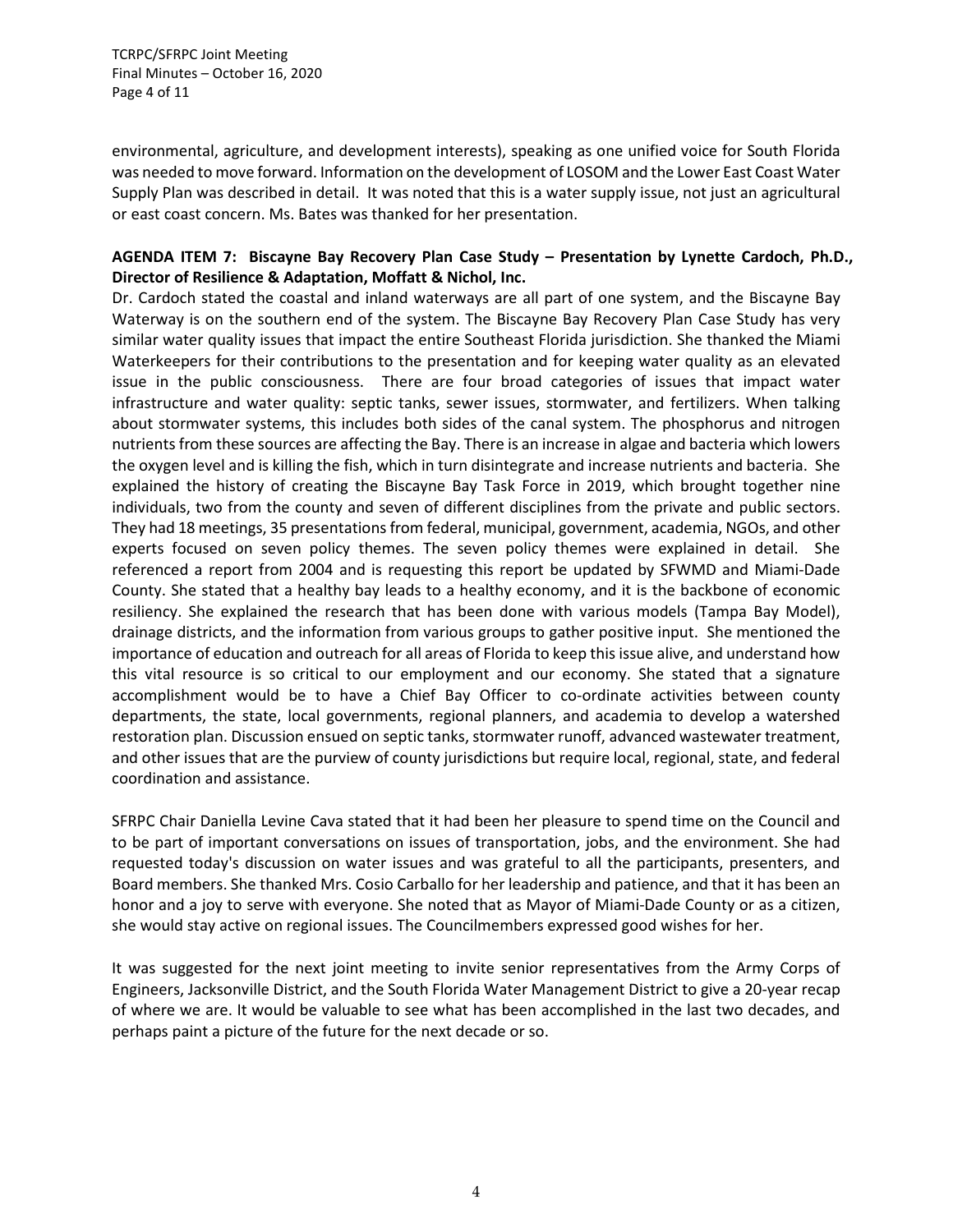# **AGENDA ITEM 8: Southeast Florida Coral Reef Ecosystem Conservation Area Water Quality Monitoring Program – Presentation by Jamie Monty, Southeast Regional Administrator, Florida DEP, Office of Resilience and Coastal Protection**

Ms. Monty provided an overview of the Southeast Florida Coral Reef Ecosystem Conservation Area Water Quality Monitoring Program and shared the process and results of the offshore water quality monitoring. The water quality data was collected within the Southeast Florida Coral Reef Ecosystem Conservation Area (ECA), which was designated by the Florida Legislature in July of 2018. This designation was championed by former Representative Kristin Jacobs. The ECA includes the waters off Martin, Palm Beach, Broward, and Miami-Dade counties, from the St. Lucie Inlet to the northern boundary of Biscayne National Park. She explained how the water quality affects the coral reefs because of land-based sources of nutrients and sediment which can lead to incidences of coral bleaching, disease, and algae overgrowth of corals. The history, data sampling, and data collection at the nine Inlet Contributing Areas (ICA), site types (inlets, ocean outfalls, and coral reefs), and funding of the Water Quality Monitoring Project was depicted. She thanked David White, NOAA, for the analysis dated 2016 to 2018. She explained the water quality analysis issues, data comparison in the ICAs, potential uses of the data (regulatory changes), effects on the coral, etc. The ECA has two products, today's report on the nine inlets and the water quality analysis report from Dr. White. She thanked various staff, conservation program members, public and private agencies, academia, and government agencies for their contributions. They are looking forward to partnering with the counties and municipalities to identify where some of the priority areas are and working on potential projects to reduce the sources of nutrients and pollution sources. First Vice Chair Geller thanked Commissioner Furr for his work and contribution leading the Southeast Florida Regional Coral Reef Program. Commissioner Furr stated there are many other people involved in this program including Commissioner Smith, and thanked Ms. Monty for the report and presentation. He stated that it has always been questioned if the pollution was coming out of the inlets as land based or coming from the outfalls. Ms. Monty stated that there is no easy answer. Scientists are looking at data sets to help prioritize which contributing areas are the worst offenders. First Vice Chair Geller thanked Ms. Monty for making an extremely complicated issue as simple as possible.

# **AGENDA ITEM 9: Florida's Coral Reef Update - Presentation by Joanna C. Walczak, Administrator, Florida DEP Coral Protection and Restoration Program / Joint Resolution TCSF #20-01**

Ms. Walczak thanked the Councils for inviting her to update them on Florida's Coral Reef Program, a collective effort due to the Councils' support, as well as that of our coral champions. Commissioner Furr, who has already been recognized, and Commissioner Smith of Martin County are their state champions. Last year there was an historic proposal by the Governor for \$2.5 billion in funding for environmental initiatives in Florida to be spent over 4 years, with the current two years in place, and following two years requests initiated. Funding for Florida's Coral Reef has increased from \$1 million in FY18 to \$4 million in FY19. And through the recurring Florida Resilient Coastline Initiative and new coral reef protection and restoration grants, the state's coral reef specific funding this fiscal year is over \$15 million. In recognition of the additional focus needed to manage statewide efforts addressing the multi-faceted Stony Coral Tissue Loss Disease outbreak, the Department of Environmental Protection (DEP) Office of Resilience and Coastal Protection has created a new Coral Protection and Restoration Program. This program is designed to focus the state's protection of this important resource and the administration of this \$15 million for all these critical efforts. These funds are going to support ongoing efforts and some new initiatives. Water quality protection and the Water Quality Data Collection Program that Ms. Monty just recognized will be funded through this initiative. Funding will also support staff capacity and resources for the ongoing partner response to Stony Coral Tissue Loss Disease, including creating a new response plan that will focus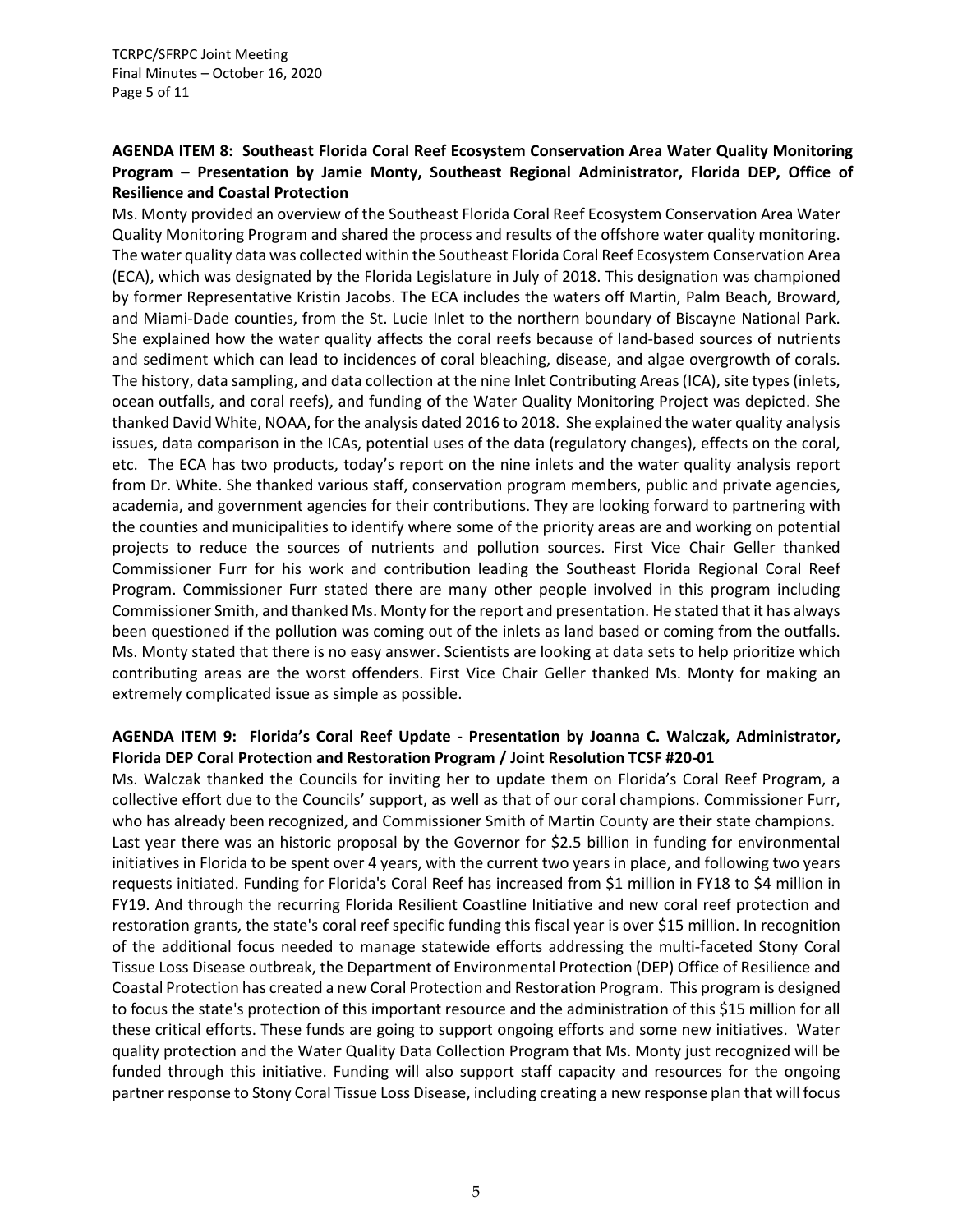TCRPC/SFRPC Joint Meeting Final Minutes – October 16, 2020 Page 6 of 11

our intervention and coral rescue strategies for the next three years. The office has also supported five intervention strike teams, working across Florida's coral reef to treat priority corals, and have begun the search for the few survivors. Focus will be on creating a comprehensive restoration strategy for Florida's Coral Reef, continuing to search for what the actual pathogen may be, and developing new tools to treat the illness. It is important to enhance the coral connections between Everglades Restoration and Florida Coral Reefs and support the Biscayne Bay Task Force. Ms. Walczak will be coordinating technical resources and financial resources to leverage the work and contributions of the agency and its partners. Focus has begun on aligning partners in the area to start a network of water quality monitoring across local, state, federal agencies, universities, NGO's, and anybody who has monitoring in the Miami area.

In January, the Governor announced a new awareness campaign that was created by DEP and our partners called the Florida's Coral Reef Campaign, aiming to increase recognition and cultivate a sense of environmental stewardship for our reef. <https://floridascoralreef.org/> is the new website and will be updated with the latest issues and restoration efforts across Florida's coral reef. She commended the local business leaders' meeting in Fort Lauderdale, co-hosted by the Joint RPCs and DEP because this campaign was a direct result of their recommendations. Ms. Walczak updated the Councils on the new Federal legislation with increased funding and support for restoration activities, the letters of support that helped get additional sponsors in the House of Representatives, and the Senate moving the bill forward. She thanked the Councils for all their continued support, active engagement, and other activities to protect ecologically and economically important coastal ecosystems. She pointed out that through the Department's resilient coastlines program, a new report on the business case for resilience in Southeast Florida was developed and released. It documents regional economic benefits of climate adaptation, talks about protective measures and investments, and the return on investment for integrating these resilient solutions in advance of storm and climate related impacts. She stated that she will forward this information.

There were comments on how this resolution is a tribute to Kristin Jacobs and her dedication to water quality and coral reef issues, among other matters. Research on septic tanks, wastewater systems, advanced water treatment, and canal analysis was discussed.

#### **PUBLIC COMMENTS:** none

Resolution TCSR#20-01 was read into record by SFRPC, Legal Counsel, Sam Goren.

*Commissioner Smith motioned to adopt TCSF #20-01 requesting that the Southeast Florida Coral Reef Ecosystem Conservation Area be renamed the Kristin Jacobs Southeast Florida Coral Reef Ecosystem Conservation Area. Commissioner Furr seconded the motion, which carried by unanimous consent.*

# **AGENDA ITEM 10: Nutrient Reduction through Innovative Technology in Removing Biomass and Accumulated Nutrients – Presentation by Mikhael "Mike" Elfenbein, Delegate, Everglades Coordinating Council; and Nick Szabo, Founder, AguaCulture**

Mr. Elfenbein provided a PowerPoint presentation on Nutrient Reduction through Innovative Technology in Removing Biomass and Accumulated Nutrients. He stated that Lake Okeechobee is the liquid heart of the South Florida ecosystem and it is in peril. There is an abundance of nutrients in the lake that continue to accumulate year after year, and they have found a tool for the toolbox with the ability to mitigate those nutrients. The projects that Mr. Szabo is going to discuss has an opportunity to remove nutrients from the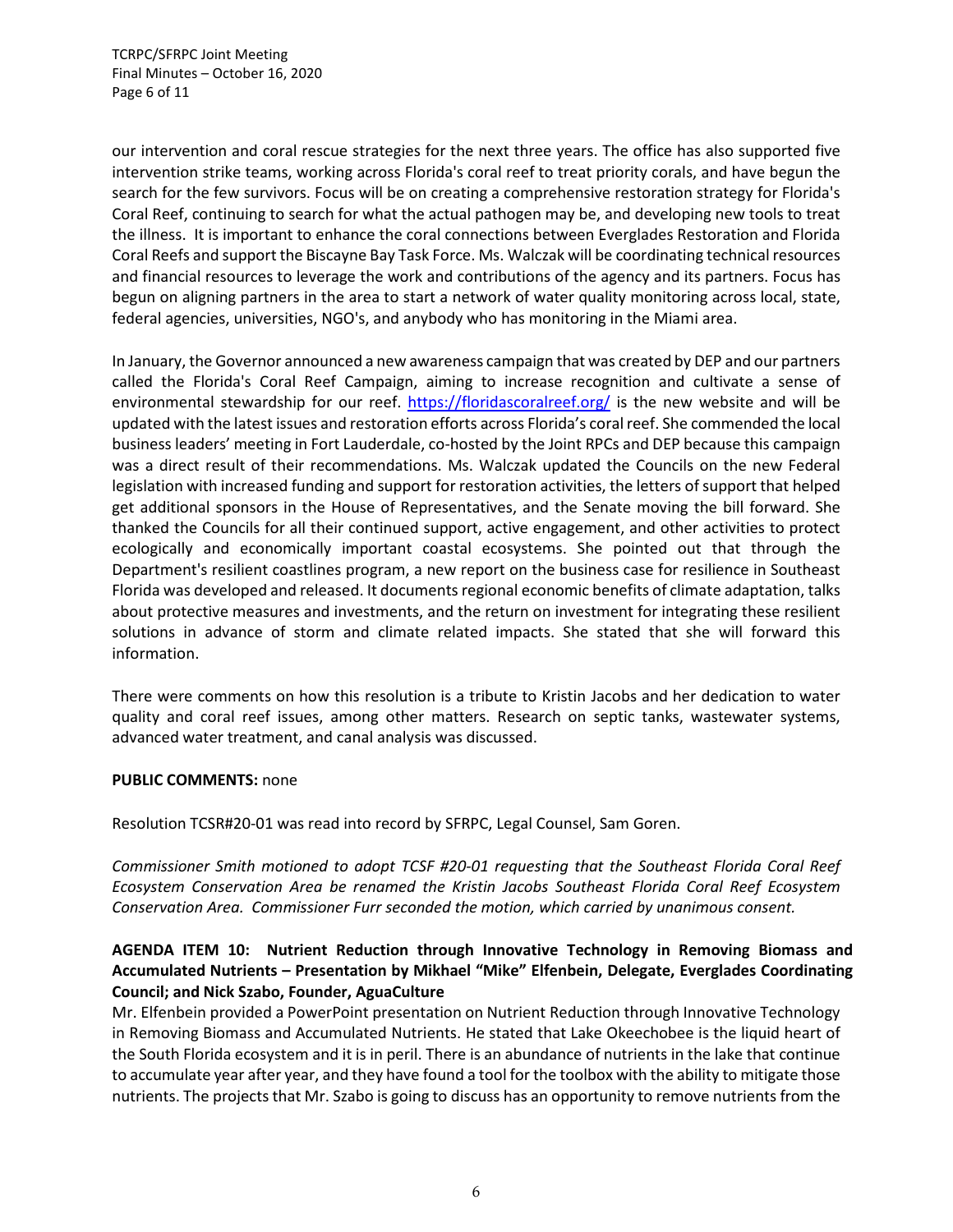TCRPC/SFRPC Joint Meeting Final Minutes – October 16, 2020 Page 7 of 11

system, and limit harmful algae blooms to limit the need for additional chemical spraying. It also provides benefits in the way of rebuilding the soil that that has been lost over this century through farming, degradation, and oxidation. It has the added benefit of transforming something which is considered to be a waste and hazard to our system into a valuable commodity.

Mr. Szabo noted the company's name is AguaCulture. He stated that AguaCulture is committed to restoring agriculture it to its rightful place in the economy, pinpointing the inefficiencies within the industry, and providing solutions. He shared his background and how he became interested in this process. Mr. Szabo explained the history of aquatic weeds/vegetation, the harvesting and disposal of aquatic vegetation, and the toxic chemicals that further degrade freshwater bodies and lead to increasing algae blooms. The AguaCulture tool removes aquatic vegetation, liquefies it, pumps it to shore via hose, then applies the liquid to crop fields such as hay in order to grow and harvest hay while removing harmful nutrients in hay bales. The amount of phosphorus, nitrogen, and potassium in those bales are wrapped and are taken away from the watershed. He explained the various machines that would harvest the algae, process, liquify, and distribute the algae liquid to the fields. He stated that aquatic plants contain the perfect amount of nutrients for commercial crops. The major benefits of this agricultural system are that it is sustainable, viable, green, and repurposes waste, which reduces chemical use. Mr. Elfenbein mentioned that this is a pilot project, and should be receiving DEP funding. It is being sponsored by the Florida Fish and Wildlife Conservation Commission, the South Florida Water Management District, and the Army Corps of Engineers.

First Vice Chair Geller introduced Ron Bergeron, SFWMD Boardmember. Mr. Bergeron thanked the Councils for their hard work beginning in 1974. He is excited about the benefits of this project, the removal of phosphorous from Lake Okeechobee, and reduction of the chemical strain. He is looking forward to working with the Councils through the SFWMD on Everglades Restoration, which is important to the people in Florida, and the quality of life for future generations.

First Vice Chair Geller introduced Melissa Tucker, from the Florida Fish and Wildlife Conservation Commission (FWC). She stated that the FWC is one of the sponsors of this grant application and are excited to be working with AguaCulture, SFWMD, and the Army Corps of Engineers on seeing this pilot project being implemented.

There was discussion about the extra phosphorus being added to the soil on the farmland that will end up being runoff, since the land is already saturated with phosphorus. There was mention of biosolids. Mr. Szabo replied that they are not interested in working with biosolids (a different type of product) because of the imbalance and nutrients. He stated that the phosphorus level in aquatic plants is quite low compared to nitrogen and potassium.

**AGENDA ITEM 11: Florida's Water Challenge Update and What's Next – Presentation by Frank Bernardino, Partner, Anfield Consulting, Inc. / Joint Resolution TCSF #20-02 and TCSF #20-03** Mr. Bernardino thanked Commissioner Smith on his recognition of Kristin Jacobs and her dedication to water issues.

He provided a PowerPoint presentation on Florida's Water Challenge Update and What's Next. Mr. Bernardino mentioned he had presented to the Councils previously and proceeded to describe the history on the annual update on water funding infrastructure needs. The Office of Economic and Demographic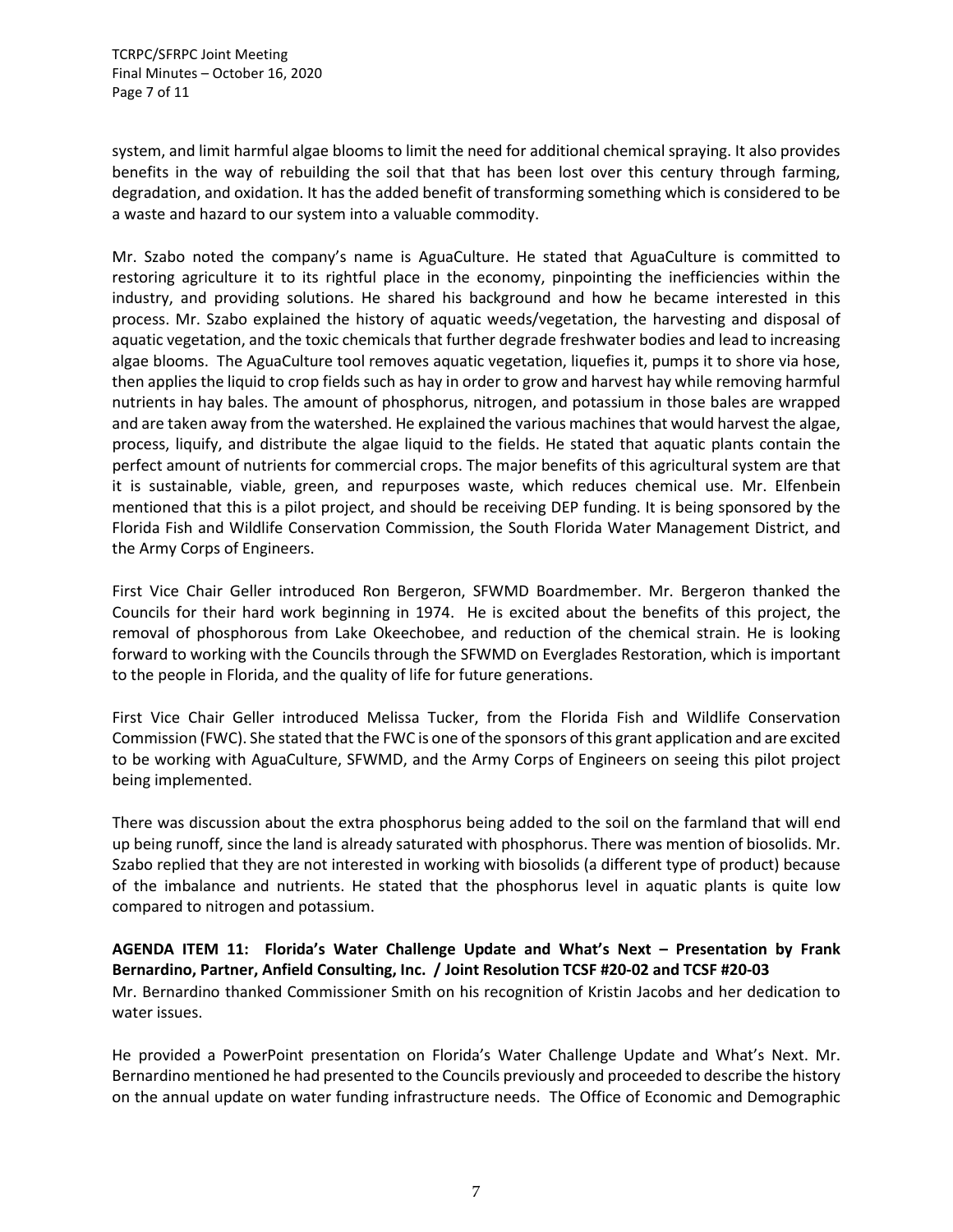TCRPC/SFRPC Joint Meeting Final Minutes – October 16, 2020 Page 8 of 11

Research is providing an annual update on the State's water resources and conservation lands, thanks to the joint resolution that was passed last year. He explained Florida's Water Infrastructure Challenge and the funding it would take to replace, maintain, and expand aging drinking water, wastewater, and stormwater infrastructure for the next 20 years; the funding needed for natural resources projects; CERP, etc. The funding would come from the water management districts, program funding (state revolving loans, Everglades), and member water projects (general revenue). He explained the state budget, and the minimal investment in water infrastructure compared to transportation funding. Included in his presentation was a table describing the State Forecast of Potential Water Resources Revenues, Expenditures, and Gap from FY 19-20 to FY 28-29. This table noted the funding shortfall with regards to under investing in water infrastructure. He stated that Florida is beginning to make significant investment through funding programs such as the Coral Reef Protection Restoration Program, Innovative Technologies, etc. He mentioned the updated portal on the DEP website that will help move state funding to communities more quickly. He described some of the progress in the policy area. The State of Florida passed a Clean Waterways Act to tackle issues in the water resources area. Septic tank regulation is being moved from the Department of Health to the Department of Environmental Protection, and he went into detail on the assessment requirements and changes. He gave updates on Agricultural Best Management Practices, stormwater treatment and design, statewide real-time water quality monitoring, biosolids regulation, domestic wastewater collection and treatment, and the bottled water industry.

*Commissioner Furr motioned to adopt TCSF #20-02 supporting legislation that will quantify and address the current and projected deficit in funding needed for water and wastewater infrastructure investment to accommodate Florida's growing population and protect the environment Council Member Leonard seconded the motion, which carried by unanimous consent.*

## **PUBLIC COMMENTS:** none

Sam Goren read Resolution TCSF #20-02 into the public record.

*There was a motion by Commissioner Furr to amend Resolution TCSF #20-02 to include specific numbers. Commissioner Smith seconded the motion, which carried by unanimous consent.*

#### **PUBLIC COMMENTS:** none

First Vice Chair Geller asked if there were any changes to Resolution TCSF #20-03 from last year? TCRPC Executive Director, Mr. Lanahan, stated there were no changes.

#### **PUBLIC COMMENTS:** none

Sam Goren read Resolution TCSF #20-03 into the public record.

*Council Member Leonard motioned to approve Resolution #TCSF 20-03. Mayor Brennan from Village of Tequesta seconded the motion, which carried by unanimous consent.*

#### **AGENDA ITEM 12: Affordable Housing – Resolution TCSF #20-04**

Mrs. Cosio Carballo stated the only difference was the additional fact in Section 3 regarding the SHIP funding that was held back this year and if that money can be appropriated.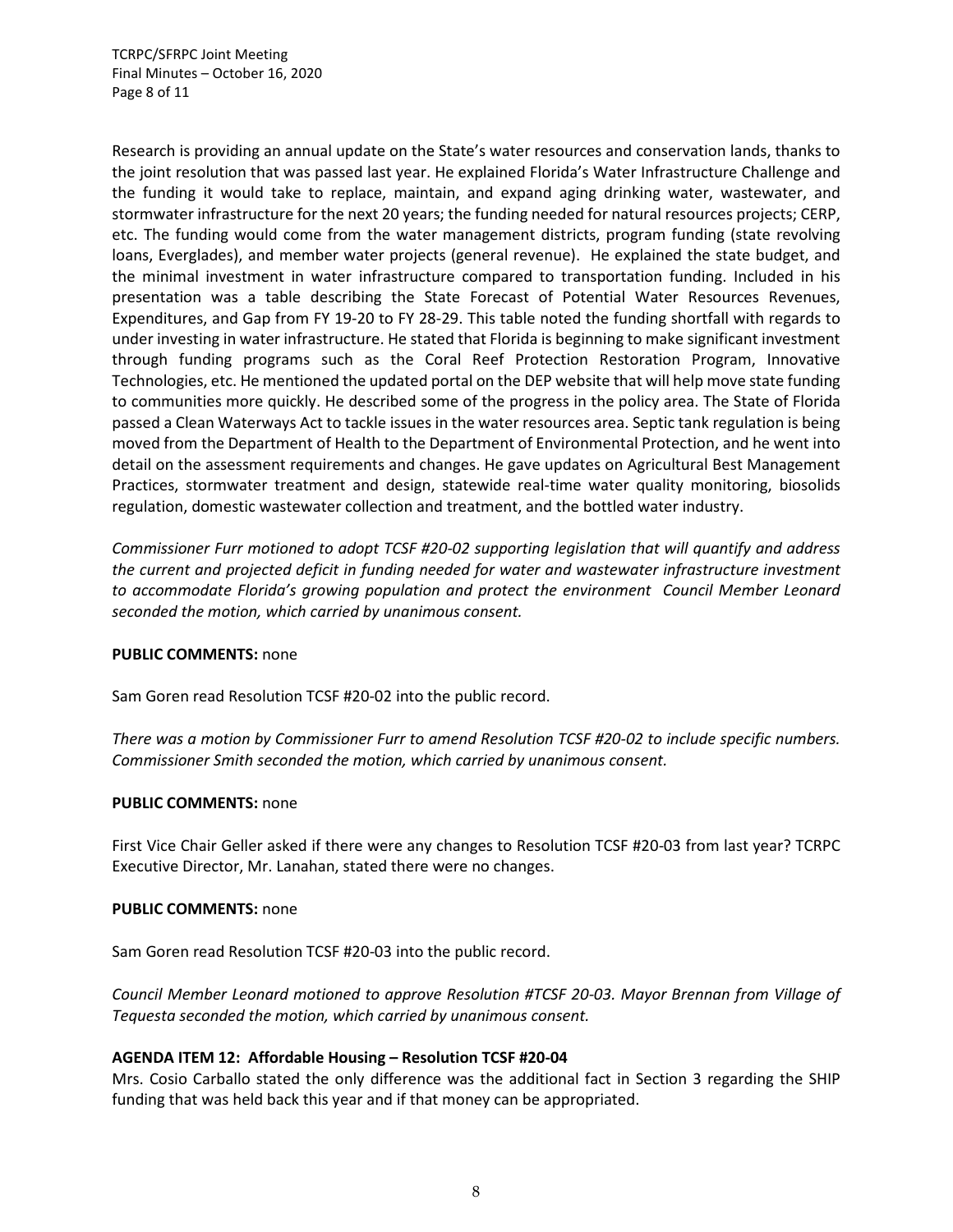TCRPC/SFRPC Joint Meeting Final Minutes – October 16, 2020 Page 9 of 11

There was discussion on flexibility to help in rental assistance per county.

*Commissioner O'Bryan motioned to approve amending Resolution TCSF #20-04, asking the Florida Legislature to consider more flexibility in how the SHIP funds are allocated between home ownership and rental assistance. Council Member Leonard seconded the motion, which carried by unanimous consent.*

#### **PUBLIC COMMENTS:** none

Mr. Goren read draft Resolution TCSF #20-04.

*Councilmember Sachs, Gubernatorial Appointee, Palm Beach County motioned to approve amended Resolution #TCSF 20-04. Mayor Brennan seconded the motion, which carried by unanimous consent.*

First Vice Chair Geller stated the Resolutions have been concluded.

## **AGENDA ITEM 13: Public Comments**

First Vice Chair Geller asked if there were any members of the public registered for public comment on any item? There were no public comments registered.

First Vice Chair Geller stated that today's meeting is now open to public comment.

Nyla Pipes from One Florida Foundation stated that she is speaking today on a couple of issues, first being in support of the AguaCulture Project. She has followed this project from the beginning and with it being monitored and various agencies involved, we need to show that it works and develop tools in the toolbox. She mentioned One Florida Foundation, the 2017 American Society of Civil Engineers Report, and sewage infrastructure. She appreciated today's presentation and comments, especially the dollar amounts for drinking water, wastewater, and stormwater. She noted the problems in Biscayne Bay, St Lucie River and the estuary watersheds, and the sewage infrastructure in Fort Lauderdale.

Garrett Stuart (Captain Planet) is a Marine and Agricultural Scientist. He is in support of the AguaCulture Project and grateful to know more about it.

Betty Osceola is a member of the Miccosukee Tribe, located in Miami Dade County, and resident of Collier County. She thinks that water quality, as mentioned throughout today's presentations, has been key in helping Florida's environment. She has walked 110 miles around Lake Okeechobee, and across the Everglades three times, and in the defense of water and education, this project looks very hopeful to her. She stated that we can pass regulations and educate, but we need to actively remove nutrients from the water. The Miccosukee Tribe has problems with the phosphorus in their waterways, the pollution in the Everglades, and all South Florida. She stated that Collier County passed a resolution in support of this project.

Vik Chhabra is a resident of Lee County and is in support of the AguaCulture Project. He gave the background of agricultural scientist, Sir Albert Howard, the founder of the Organic Farming Movement in the 1920's, who found it very efficient in purifying sewage effluent. He mentioned the development and retention ponds that are growing due to development, the spraying that is taking place, and how the entire biodiversity was completely off in the two small lakes in his community. He stated that his HOA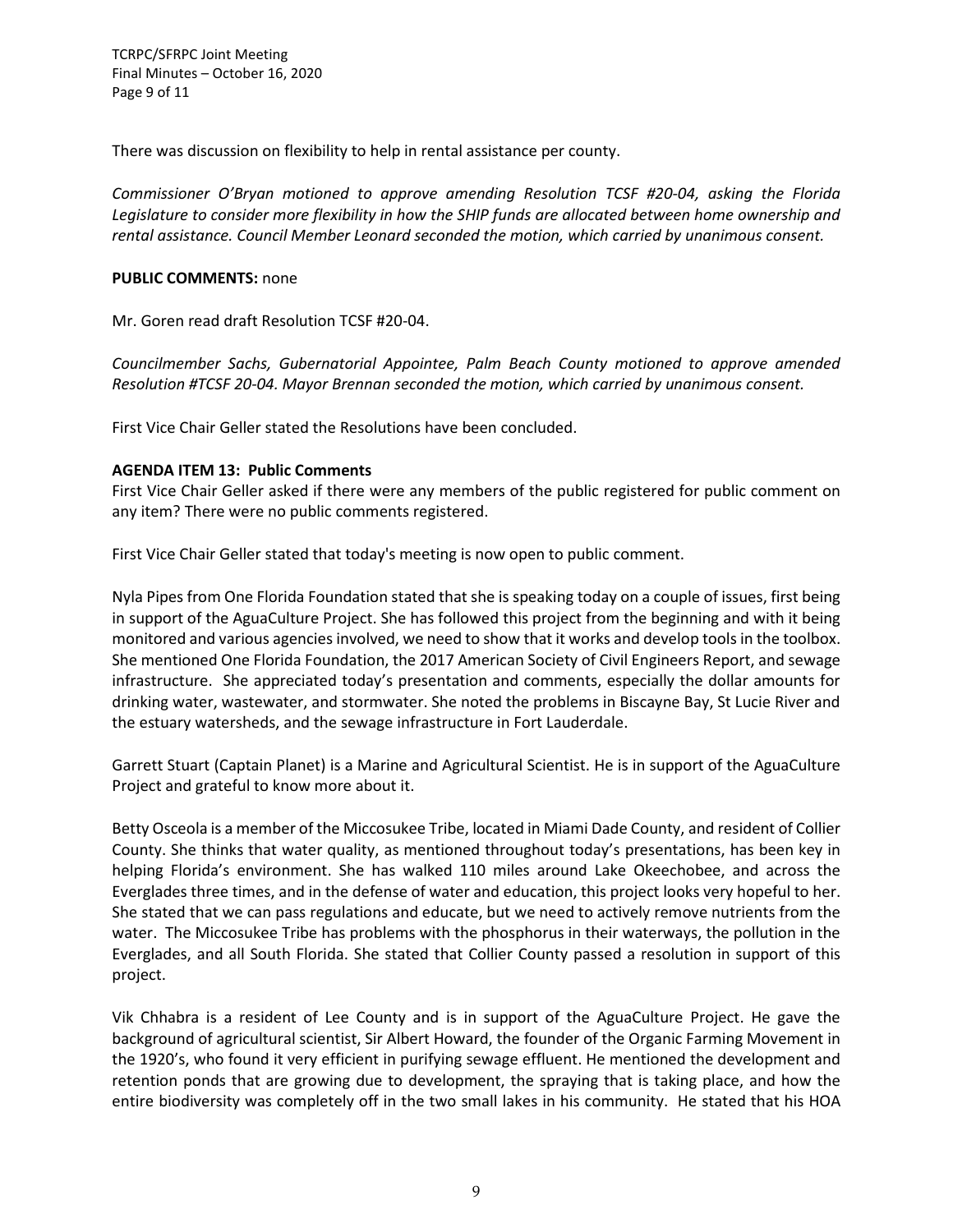TCRPC/SFRPC Joint Meeting Final Minutes – October 16, 2020 Page 10 of 11

had stopped spraying and within a year the edge of the lake has been restored and the lakes are full of life. He is very thankful for the agricultural project and thanked the Councils for the presentation.

Tom Van Note is also in support of the AguaCulture Project and thinks this is great technology. He stated that he is with the Everglades Coordinating Council in Broward County, a group of organizations that are heavily involved in the recreation and preservation of the Everglades. He stated that this science has been proven in Minnesota and Michigan for decades. It is not the same format because of Florida's specialties, but he asked that this is taken seriously.

First Vice Chair Geller thanked everyone for their comments. He stated, for the record, the Council normally requires people to register to speak before an item is brought up. He is stating this because the comment list continues to get longer as the meeting continues. He asked Mr. Goren if he can stop the list at any time, in which Mr. Goren replied yes. First Vice Chair Geller stated that the remaining list of comments will have to limit their time to two minutes.

David West is a commercial fisherman, originally from Miami, was a Monroe County resident, and is now living in Martin County. He appreciates the Councils' effort and is in support of the AguaCulture Project.

Scott Lones is in support of the AguaCulture Project.

Anne Gorden-Vega is in support of the AguaCulture Project.

First Vice Chair Geller thanked everyone for their comments and brevity. He stated that concludes the public comment.

#### **AGENDA ITEM 14: Council Comments**

First Vice Chair Geller stated that he appreciates these joint meetings. He mentioned that the previous Joint Meetings were on water, affordable housing, and transportation to name a few. He asked the Treasure Coast and South Florida RPC Councilmembers what they would like to discuss in the future joint meetings. Topics of discussion mentioned were economic development, invite the Army Corps of Engineers to discuss the central water study, and how to make the citizens aware – educate the populace on all the work the RPCs are planning for the environment. First Vice Chair Geller stated that one of the biggest problems the RPCs have is the disconnect between what government does, and what people think government does. He agrees the RPCs need to educate the public as to what government does.

There were inquiries on the Governor's Executive Orders allowing governmental bodies to meet remotely and still be able to conduct business. Mr. Goren explained the sequence of the Governor's Executive Orders on physical quorums and Senate Bill 1398 referring to RPCs and Communications Media Technology (CMT) that affect the RPCs and local governments. Commissioner O'Bryan questioned if the Florida Regional Councils Association (FRCA) would have to physically meet. Mrs. Cosio Carballo stated that FRCA is not an organization like the Council body, and that rule would not apply. First Vice Chair Geller stated that the joint meetings have no standing under Florida Statutes, so he suggests having joint meetings virtually.